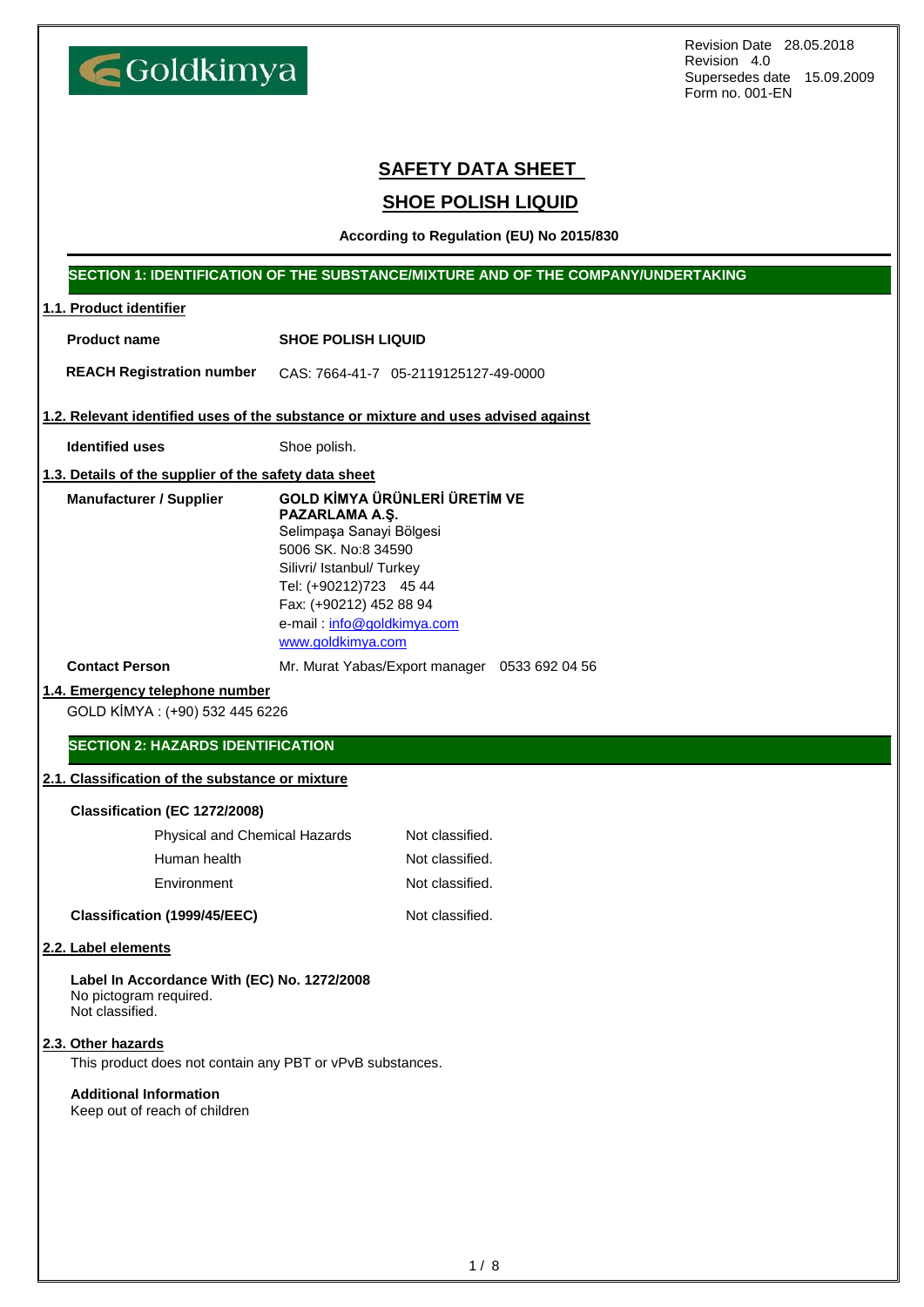

# **SHOE POLISH LIQUID**

**According to Regulation (EC) No 1907/2006 and (EU) No 453/2010**

## **SECTION 3: COMPOSITION/INFORMATION ON INGREDIENTS**

#### **3.2. Mixtures**

#### **AMMONIA, ANHYDROUS < 1%**

**CAS-No.: 7664-41-7 EC No.: 231-635-3**

Classification (EC 1272/2008) Flam. Gas 2 - H221 Acute Tox. 3 - H331 Skin Corr. 1B - H314 Aquatic Acute 1 - H400

The Full Text for all Hazard Statements are Displayed in Section 16.

#### **Composition Comments**

The data shown are in accordance with the latest EC Directives.

# **SECTION 4: FIRST AID MEASURES**

### **4.1. Description of first aid measures**

#### **General information**

Follow the safety instructions and instructions stated on the package.

In case of health problems or questions, a doctor must be notified and provided with information from this Safety Data Sheet. At insensibility locate the disabled person in stabilized lay on side with head slightly slumped over, put nothing by mouth and pay attention to transit airways.

#### **Inhalation**

Not relevant. No recommendation given.

#### **Ingestion**

Do not induce vomiting. Rinse mouth with water. Drink a great amount of water, contact a doctor and show him this safety data sheet.

#### **Skin contact**

In case of contact with the skin immediately wash with water and rinse well. Do not use solvents. Apply regeneration cream on washed skin. In case of painful flare or blisters contact a doctor.

#### **Eye contact**

Open eyelids, wash the affected eye thoroughly with a great amount of water (approximately 15 minutes) and contact a doctor. If disabled wears crystalline lens it is necessary to remove them.

## **4.2. Most important symptoms and effects, both acute and delayed**

## **Inhalation**

No specific symptoms noted.

#### **Ingestion**

Nausea, vomiting.

## **Skin contact**

No specific symptoms noted.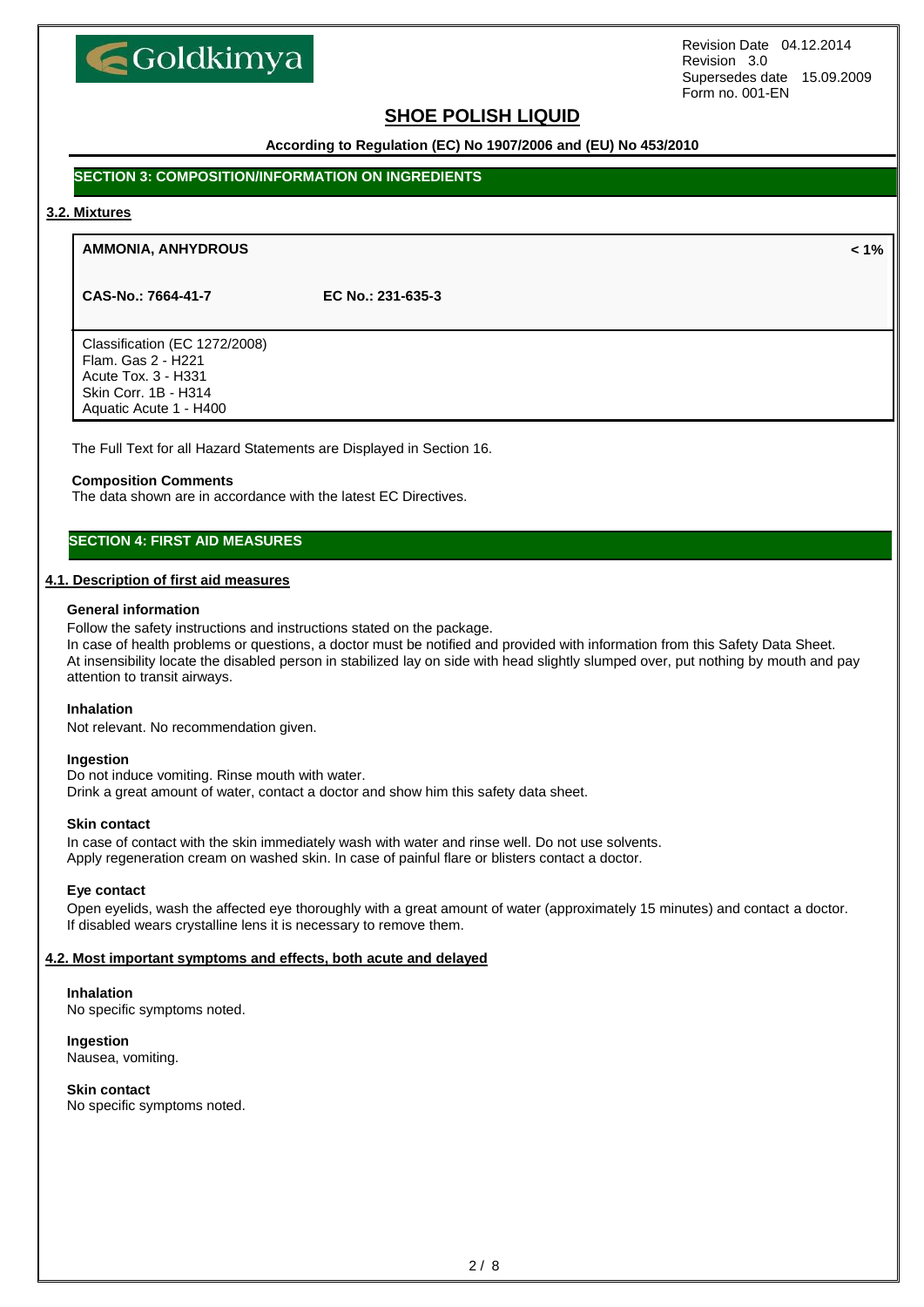

# **SHOE POLISH LIQUID**

**According to Regulation (EC) No 1907/2006 and (EU) No 453/2010**

#### **Eye contact**

May cause temporary eye irritation.

## **4.3. Indication of any immediate medical attention and special treatment needed**

Treat Symptomatically.

## **SECTION 5: FIREFIGHTING MEASURES**

## **5.1. Extinguishing media**

### **Extinguishing media**

This product is not flammable. Use fire-extinguishing media appropriate for surrounding materials.

### **5.2. Special hazards arising from the substance or mixture**

## **Specific hazards**

In case of fire, toxic gases may be formed.

### **5.3. Advice for firefighters**

### **Special Fire Fighting Procedures**

Avoid breathing fire vapours. Fight advanced or massive fires from safe distance or protected location. Beware, risk of formation of toxic and corrosive gases. Clear fire area of all non-emergency personnel.

### **Protective equipment for fire-fighters**

Self contained breathing apparatus and full protective clothing must be worn in case of fire.

## **SECTION 6: ACCIDENTAL RELEASE MEASURES**

## **6.1. Personal precautions, protective equipment and emergency procedures**

Do not need any special precautions.

## **6.2. Environmental precautions**

Not relevant considering the small amounts used.

## **6.3. Methods and material for containment and cleaning up**

Sweep any agent's residuum and collect them in a substitute container ready for this purpose and liquidate according to the regulations. In the case of solution, catch with absorbing material (sand, wooden sawdust, mould) collect in container ready for this purpose and liquidate according to the regulations. Wash the affected place with the great amount of water.

### **6.4. Reference to other sections**

For personal protection, see section 8. See section 11 for additional information on health hazards. For waste disposal, see section 13.

## **SECTION 7: HANDLING AND STORAGE**

## **7.1. Precautions for safe handling**

Follow the safety instruction on the package. Observe general instruction for the human safety and safety at work. Do not eat, drink and smoke in the place of manipulating with the agent. Use only in well ventilated room.

## **7.2. Conditions for safe storage, including any incompatibilities**

Store in original, tightly closed covers on dry and well ventilated places; do not let freeze over; store out of children's reach, separately from food and drinks and food for animals.

## **7.3. Specific end use(s)**

The identified uses for this product are detailed in Section 1.2.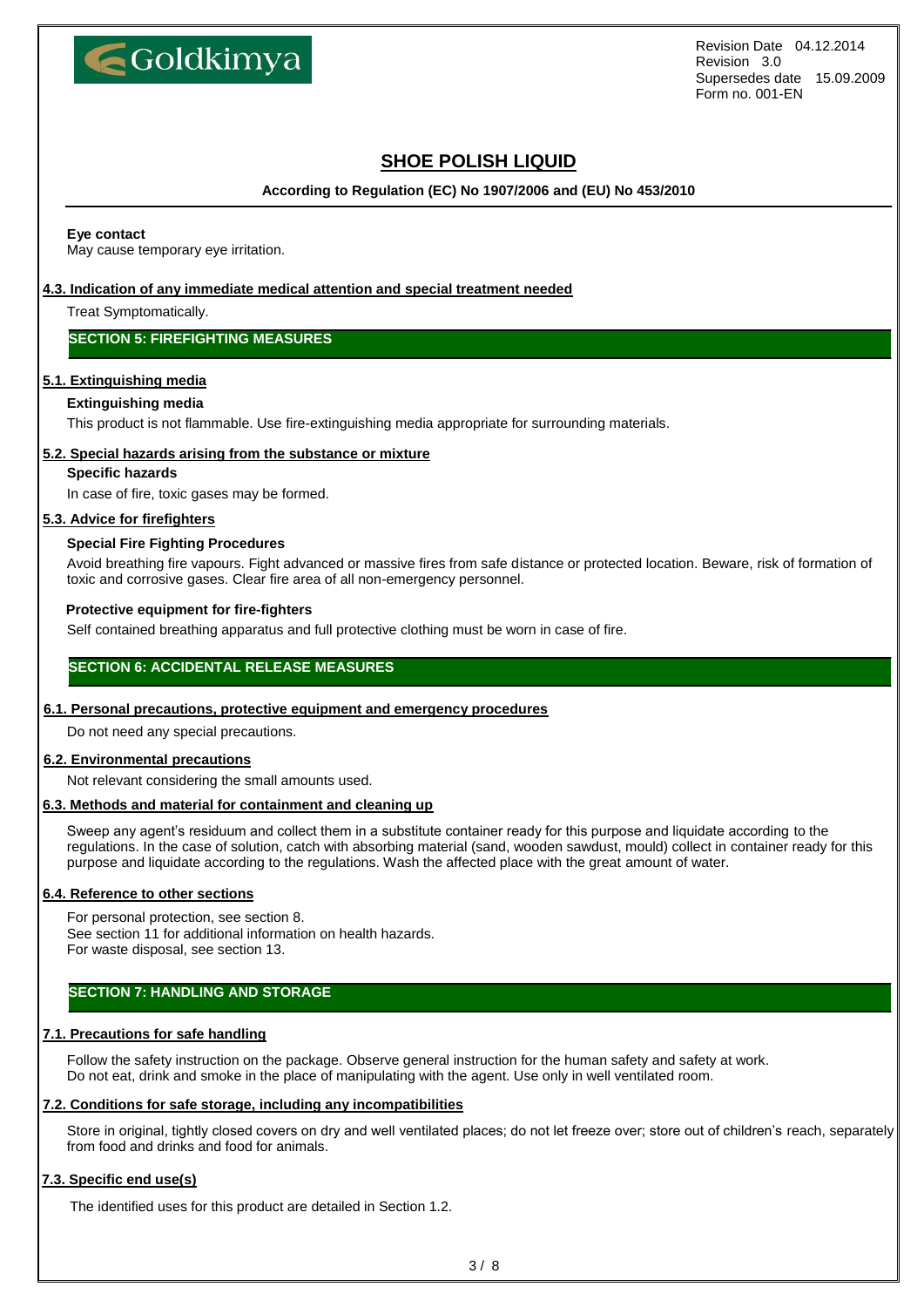

# **SHOE POLISH LIQUID**

## **According to Regulation (EC) No 1907/2006 and (EU) No 453/2010**

## **SECTION 8: EXPOSURE CONTROLS/PERSONAL PROTECTION**

### **8.1. Control parameters**

#### **Ingredient Comments**

#### **CAS-No.: 7664-41-7 AMMONIA, ANHYDROUS**

TWA - 8 Hrs :  $25$  ppm(Sk), 18 mg/m<sup>3</sup> STEL - 15 Min : 35 ppm(Sk), 25 mg/m<sup>3</sup>

(WEL = Workplace Exposure Limit./ İşyeri Maruziyet Limiti)

#### **8.2. Exposure controls**

## **Process conditions**

Information provided are the advices on the application of the product during the production phase.

## **Engineering measures**

Provide adequate ventilation.

#### **Respiratory equipment**

Respiratory protection not required.

#### **Hand protection**

For prolonged or repeated skin contact use suitable protective gloves.

#### **Eye protection**

Gözler için özel bir koruma gerekli değildir. Use safety goggles and face shield in case of splash risk.

#### **Hygiene measures**

Wash hands at the end of each work shift and before eating, smoking and using the toilet. Promptly remove any clothing that becomes contaminated. Wash contaminated clothing before reuse.

#### **Skin protection**

Wear protective clothing as deemed necessary.

### **Environmental Exposure Controls**

Please act in accordance with local and national laws.

# **SECTION 9: PHYSICAL AND CHEMICAL PROPERTIES**

## **9.1. Information on basic physical and chemical properties**

| Appearance                                        | Liquid.                                              |
|---------------------------------------------------|------------------------------------------------------|
| Colour                                            | Misc. colours.                                       |
| Odour                                             | Perfume.                                             |
| <b>Solubility</b>                                 | Dilutable.                                           |
| Initial boiling point and<br>boiling range        | 100°C.                                               |
| Melting point (°C)                                |                                                      |
| Not available.                                    |                                                      |
| <b>Evaporation rate</b>                           |                                                      |
| Not available.                                    |                                                      |
| pH-Value                                          | $7,0 - 9,0$ (@20 $^{\circ}$ C)                       |
| <b>Viscosity</b>                                  | Viscosity <50 mPaS ( $@20$ °C) (L1-spindle, 200 rpm) |
| <b>Flash point</b>                                |                                                      |
| Not applicable.                                   |                                                      |
| <b>Partition Coefficient</b><br>(N-Octanol/Water) |                                                      |
| Not available.                                    |                                                      |
| <b>Explosive properties</b>                       |                                                      |
| Not relevant                                      |                                                      |
| <b>Oxidising properties</b>                       |                                                      |
| Does not meet the criteria for oxidising.         |                                                      |
| 9.2. Other information                            |                                                      |
| No information required.                          |                                                      |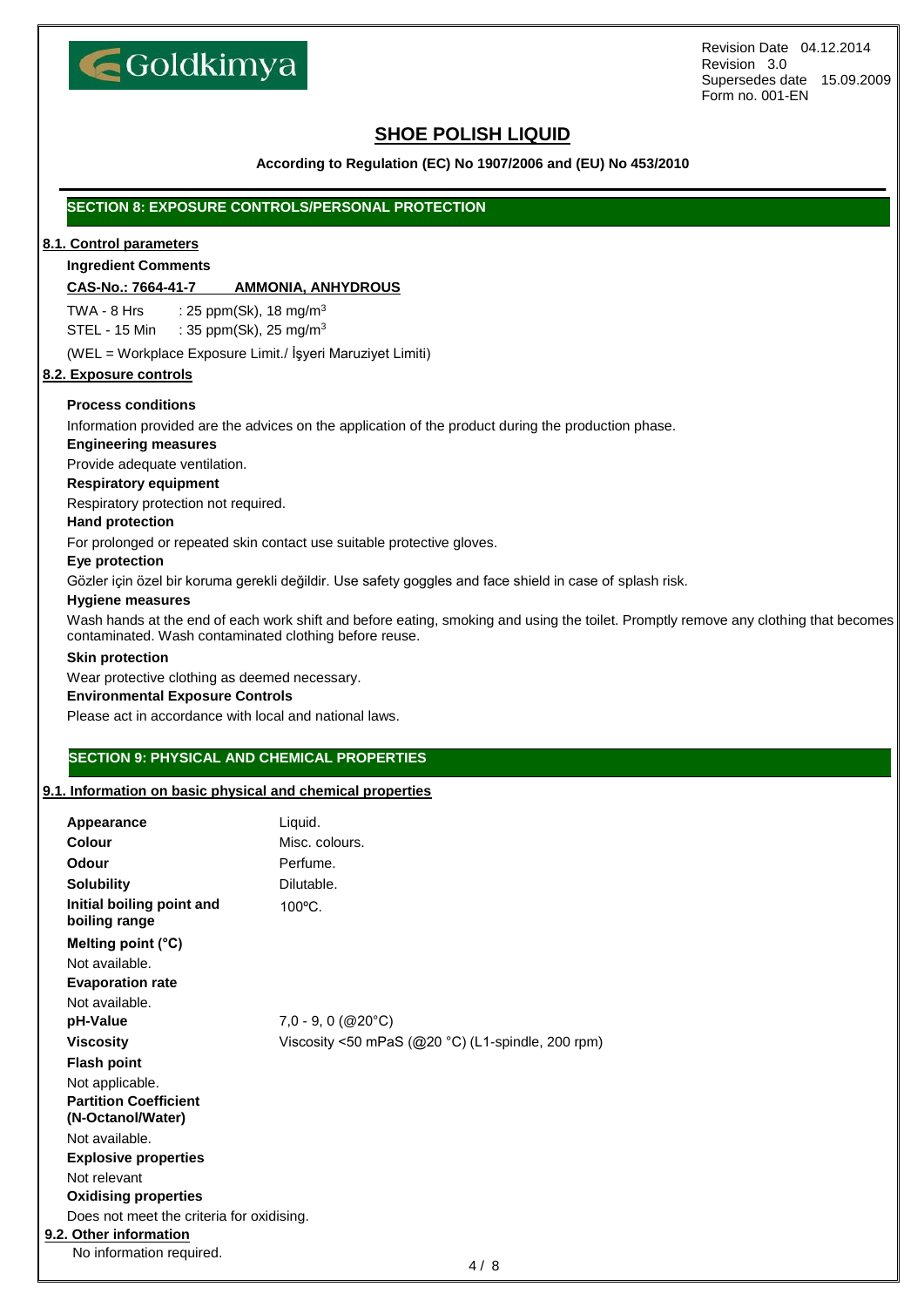

# **SHOE POLISH LIQUID**

**According to Regulation (EC) No 1907/2006 and (EU) No 453/2010**

# **SECTION 10: STABILITY AND REACTIVITY**

## **10.1. Reactivity**

There are no known reactivity hazards associated with this product.

## **10.2. Chemical stability**

Stable under normal temperature conditions and recommended use. Stable under the prescribed storage conditions.

## **10.3. Possibility of hazardous reactions**

**Hazardous Polymerisation**

Will not polymerise.

## **10.4. Conditions to avoid**

Storage at direct sunlight and higher temperatures. Protect from freezing.

## **10.5. Incompatible materials**

**Materials To Avoid**

None known.

## **10.6. Hazardous decomposition products**

Products of burning of active substances at high temperature – oxides of carbon.

## **SECTION 11: TOXICOLOGICAL INFORMATION**

## **11.1. Information on toxicological effects**

**Acute toxicity: Acute Toxicity**  No data available.

### **Respiratory or skin sensitisation:**

**Respiratory sensitisation** Not available. **Skin sensitisation** Not available.

### **Germ cell mutagenicity:**

**Genotoxicity - In Vitro**

Not stated, the components are not classified as carcinogenic with the view of their incidence on human. **Genotoxicity - In Vivo**

Not stated, the components are not classified as carcinogenic with the view of their incidence on human.

## **Carcinogenicity:**

## **Carcinogenicity**

Not stated, the components are not classified as carcinogenic with the view of their incidence on human.

## **Reproductive Toxicity:**

## **Reproductive Toxicity – Fertility/Development**

Not stated, the components are not classified as carcinogenic with the view of their incidence on human.

## **Specific target organ toxicity - single exposure:**

## **STOT - Single exposure** Not available.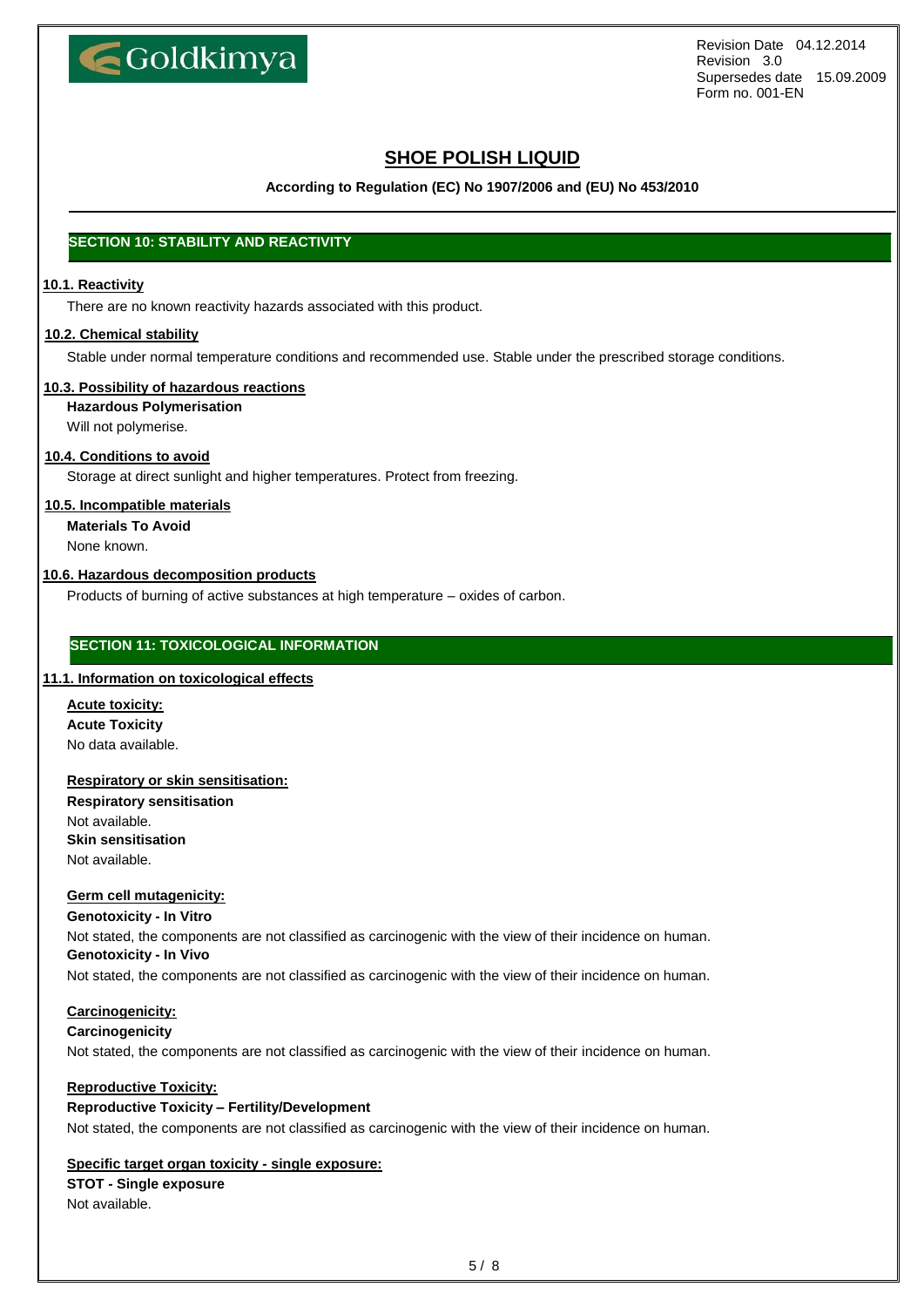

# **SHOE POLISH LIQUID**

**According to Regulation (EC) No 1907/2006 and (EU) No 453/2010**

## **Specific target organ toxicity - repeated exposure:**

**STOT - Repeated exposure**

Not available.

## **Inhalation**

No specific health warnings noted.

#### **Ingestion**

May cause discomfort if swallowed. Gastrointestinal symptoms, including upset stomach.

#### **Skin corrosion/irritation**

Skin irritation is not anticipated when used normally.

### **Serious eye damage/irritation**

May cause temporary eye irritation.

## **SECTION 12: ECOLOGICAL INFORMATION**

### **Ecotoxicity**

The product is not expected to be hazardous to the environment.

### **12.1. Toxicity**

No data available.

### **12.2. Persistence and degradability**

## **Degradability**

There are no data on the degradability of this product.

### **12.3. Bioaccumulative potential**

**Bioaccumulative potential** No data available on bioaccumulation. **Partition coefficient** Not available.

## **12.4. Mobility in soil**

**Mobility:**

The product is miscible with water. May spread in water systems.

## **12.5. Results of PBT and vPvB assessment**

This product does not contain any PBT or vPvB substances.

### **12.6. Other adverse effects**

Avoid the mould contamination and outflow into surface or underground water or into canalisation.

## **SECTION 13: DISPOSAL CONSIDERATIONS**

## **13.1. Waste treatment methods**

Dispose of waste and residues in accordance with local authority requirements.

A small quantity : Strongly diluted with water and gradually leak into canalisation through biological sewerage plant. Large quantity : Give over the company responsible for removal of special waste – disposal by course of law on waste.

#### **Contaminated Packages**

Completely depleted packages deliver to the separated collection of plastic materials.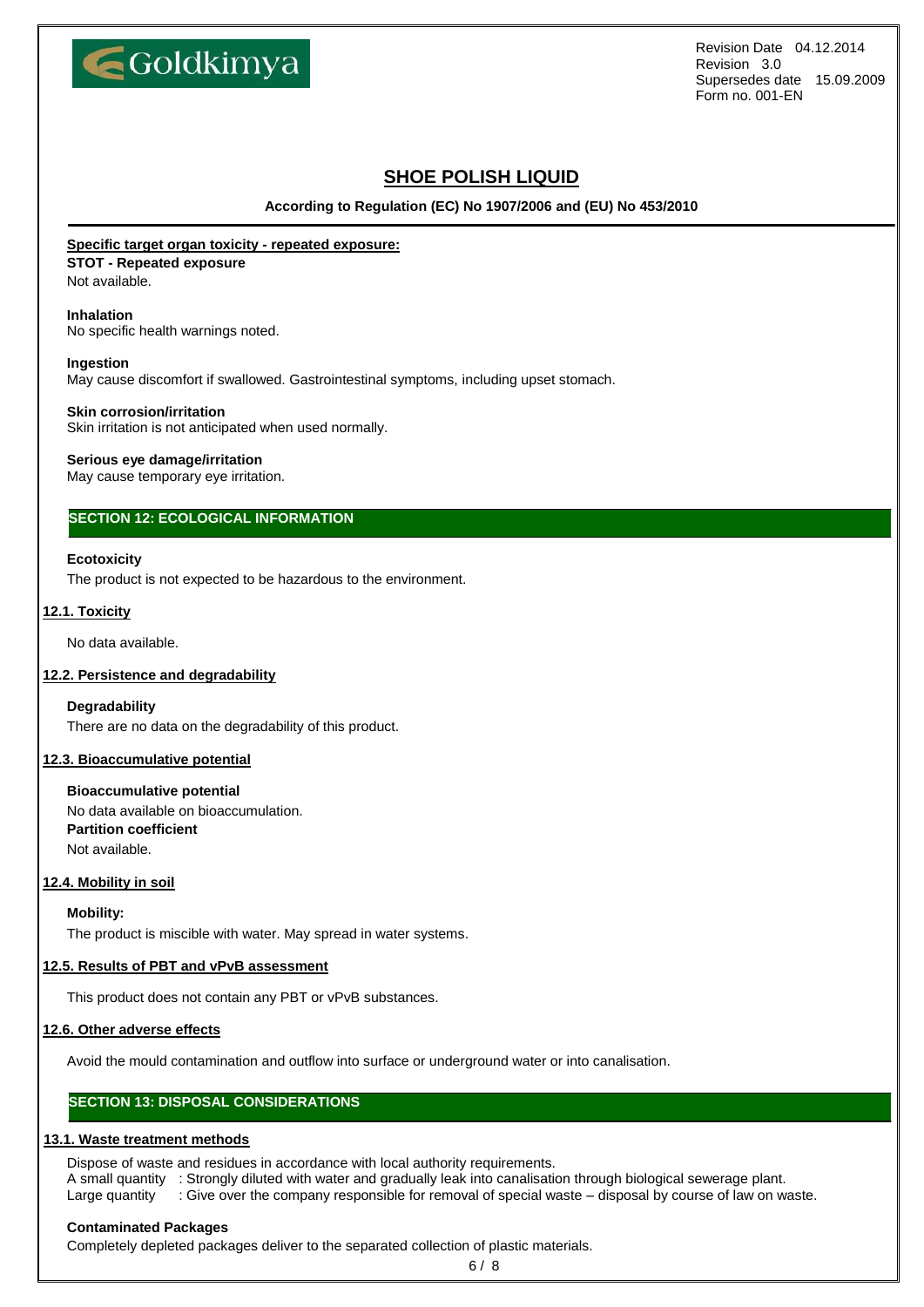

# **SHOE POLISH LIQUID**

## **According to Regulation (EC) No 1907/2006 and (EU) No 453/2010**

## **SECTION 14: TRANSPORT INFORMATION**

**General** The product is not covered by international regulation on the transport of dangerous goods (IMDG, IATA, ADR/RID).

## **14.1. UN number**

Not applicable.

## **14.2. UN proper shipping name**

Not applicable.

## **14.3. Transport hazard class(es)**

**Transport Labels** No transport warning sign required.

## **14.4. Packing group**

Not applicable.

## **14.5. Environmental hazards**

**Environmentally Hazardous Substance/Marine Pollutant** No.

## **14.6. Special precautions for user**

Not applicable.

## **14.7. Transport in bulk according to Annex II of MARPOL73/78 and the IBC Code**

Not applicable.

## **SECTION 15: REGULATORY INFORMATION**

### **15.1. Safety, health and environmental regulations/legislation specific for the substance or mixture**

## **Approved Code Of Practice**

Safety Data Sheets for Substances and Preparations.

### **Guidance Notes**

Workplace Exposure Limits EH40.

### **EU Legislation**

Regulation (EC) No 1272/2008 of the European Parliament and of the Council of 16 December 2008 on classification, labelling and packaging of substances and mixtures, amending and repealing Directives 67/548/EEC and 1999/45/EC, and amending Regulation (EC) No 1907/2006 with amendments.

## **15.2. Chemical Safety Assessment**

No chemical safety assessment has been carried out.

## **SECTION 16: OTHER INFORMATION**

### **Information Sources**

This SDS is prepared based on the information received from the product owner.

## **Revision Comments**

The SDS is generated in accordance with the REACH regulation.

**Issued By** Büsra Tarakcı / **CRAD** Çevre Risk Analiz Denetim ve Eğitim. Hizm. A.Ş www.crad.com.tr Tel: +90216 335 4600